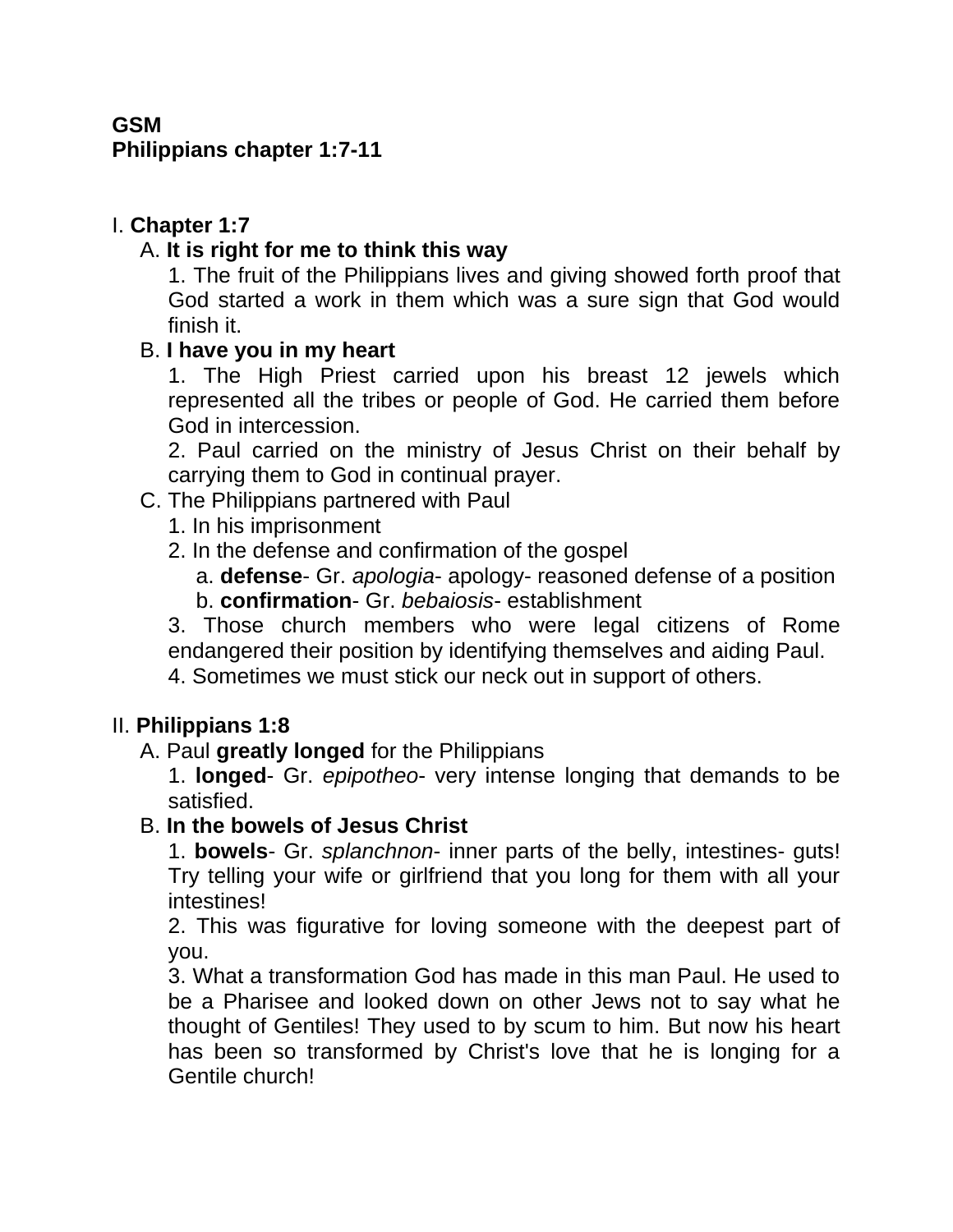4. If you have trouble loving people you have not spent enough time with the Lover of men's souls.

5. The world will know us as Christ's disciples by our love- [**John 13:35**]

# III. **Philippians 1:9-11**

A. Vs. 9 -In these verses we see a prayer of Paul. The prayers of Paul are great outlines of prayer and contain great principles.

B. The first thing Paul's prays for the Philippians is that their **love would abound**

1. He prays concerning love because of the disunity in the congregation.

2. Love is the binding virtue of unity

a. [**Col. 3:14**]- Love is the perfect bond of unity

3. **In all knowledge**- knowledge comes from God's Word

4. **In all judgment**- This word means perception or senses- This comes by the Holy Spirit

C. Our love will abound in the channel formed by knowledge of the Word and discernment from the Holy Spirit.

D. Example- A Christian brother who refuses to work asks for your support. Without knowledge of the Word you will keep supporting this brother because you love him but you really are not helping him and you are violating the scripture which says- If one does not work he should not eat. [**2 Thess. 3:10**]

E. Example- A beggar comes and asks you for \$20.00. You give it to him because you should love him but he takes the money down to the liquor store and gets drunk. Because you are not open to the leading of the Holy Spirit you may have missed that he was a crook or that you should have taken him to get something to eat.

## F. Vs. 10- **That you may approve the things that are excellent**

1. **approve**- Gr. *dokimazo*- test in order to approve

2. **excellent**- Gr. *diaphero*- things that differ

3. This means to be able to know and choose the best option out of many possible ones

a. **that we be sincere**- Gr. *eilikrines*- purity- judged by the lightpots were brought out into the light to see if it was free from flaws.

1a. Our lives are meant to stand up to the scrutiny of the light 2b. Walking in love will keep us in the light with nothing to hide. Love will keep us from stumbling into sin